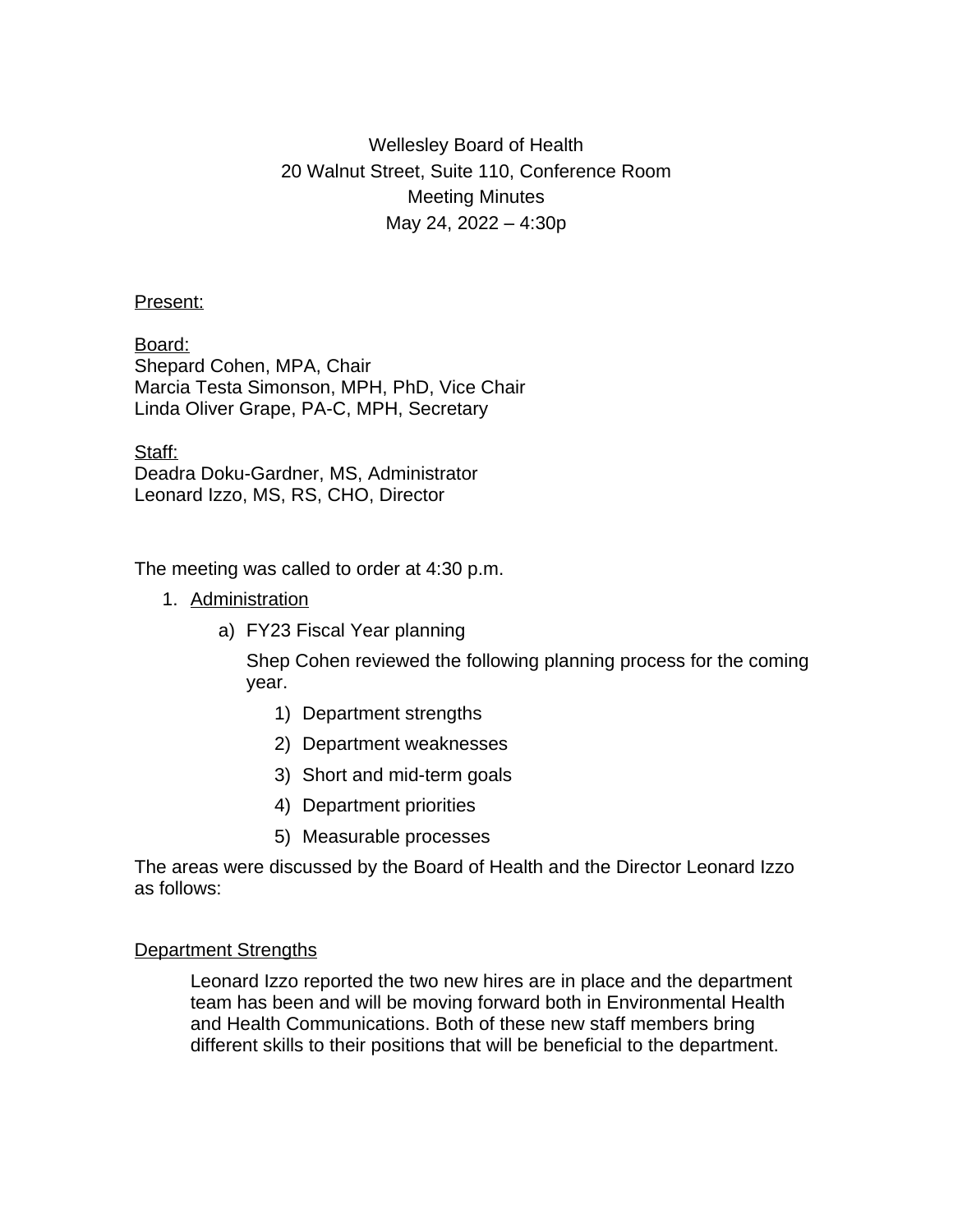#### Department Weaknesses

Mr Izzo reports that he still requires another Environmental Health staff member and that there is still a need for in public health nursing for per diems.

### Department Improvements

Office Space -Mr Izzo reported that the department is at full-house capacity. The physical space in the office is lacking and staff has difficulty finding a place to work within the office suite. Mr. Izzo reviewed the short-term plan and the long-term plan. He reported that he has been working with the Facilities Maintenance Department (FMD) on the space next door. The short-term temporary plan is expected to be completed in September to occupy what is now the Recreation Department art room. Temporary walls and cubicle style workspaces are planned and being ordered The long term plan for the hard-space will be a few years in the planning.

Mr Izzo noted that the vaccine freezer recently broke down and a new one will be purchased for the department.

## Department Goals and Priorities

Social Media and Communications – Leonard Izzo reported that Jhana Wallace will be working on the social media to promote the Health Department thru Facebook and Twitter as well as the towns webpages. Linda Oliver Grape stressed the importance of leveraging social media and the need to flaunt the good work that the health department does for the community. Residents do not know the kind of work that is done by the department. Ms. Oliver Grape suggested a column in the Council on Aging Highlights newsletter as well as a zoom meeting where residents are invited to ask questions.

Staff Goals – The board wants to ensure that the professional staff are supported in their educational needs and maintain their credentials. Marcia Testa Simonson noted that the Massachusetts Association of Health Boards continues to offer credits for professional staff. The Wellesley Health Department staff should be encouraged to participate in the offerings.